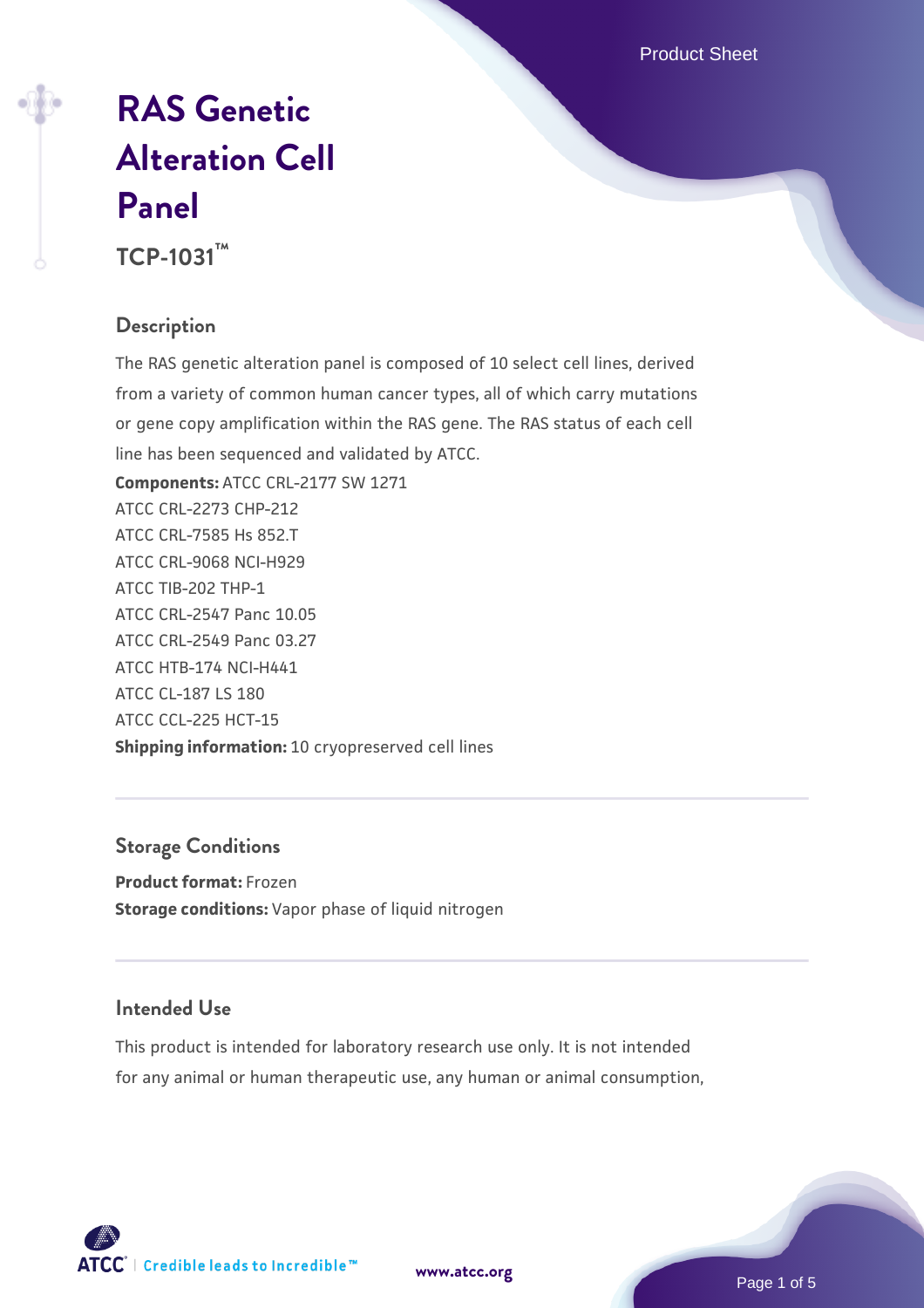**TCP-1031**

or any diagnostic use.

### **Biosafety Level 1**

ATCC determines the biosafety level of a material based on our risk assessment as guided by the current edition of *Biosafety in Microbiological and Biomedical Laboratories (BMBL)*, U.S. Department of Health and Human Services. It is your responsibility to understand the hazards associated with the material per your organization's policies and procedures as well as any other applicable regulations as enforced by your local or national agencies.

ATCC highly recommends that appropriate personal protective equipment is always used when handling vials. For cultures that require storage in liquid nitrogen, it is important to note that some vials may leak when submersed in liquid nitrogen and will slowly fill with liquid nitrogen. Upon thawing, the conversion of the liquid nitrogen back to its gas phase may result in the vial exploding or blowing off its cap with dangerous force creating flying debris. Unless necessary, ATCC recommends that these cultures be stored in the vapor phase of liquid nitrogen rather than submersed in liquid nitrogen.

#### **Certificate of Analysis**

For batch-specific test results, refer to the applicable certificate of analysis that can be found at www.atcc.org.

#### **Material Citation**



**[www.atcc.org](http://www.atcc.org)**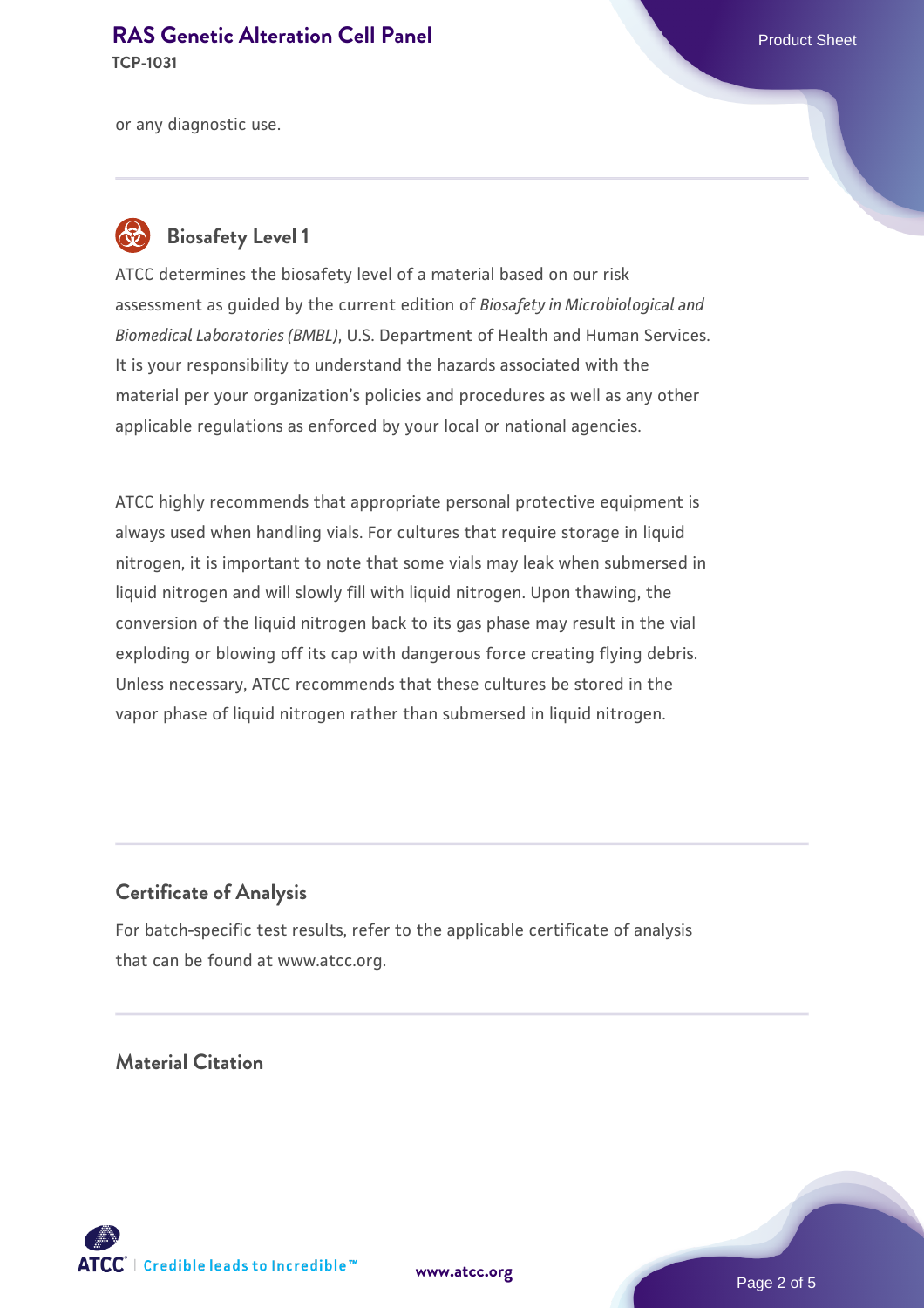**TCP-1031**

If use of this material results in a scientific publication, please cite the material in the following manner: RAS Genetic Alteration Cell Panel (ATCC TCP-1031)

#### **References**

References and other information relating to this material are available at www.atcc.org.

#### **Warranty**

The product is provided 'AS IS' and the viability of ATCC<sup>®</sup> products is warranted for 30 days from the date of shipment, provided that the customer has stored and handled the product according to the information included on the product information sheet, website, and Certificate of Analysis. For living cultures, ATCC lists the media formulation and reagents that have been found to be effective for the product. While other unspecified media and reagents may also produce satisfactory results, a change in the ATCC and/or depositor-recommended protocols may affect the recovery, growth, and/or function of the product. If an alternative medium formulation or reagent is used, the ATCC warranty for viability is no longer valid. Except as expressly set forth herein, no other warranties of any kind are provided, express or implied, including, but not limited to, any implied warranties of merchantability, fitness for a particular purpose, manufacture according to cGMP standards, typicality, safety, accuracy, and/or noninfringement.

#### **Disclaimers**

This product is intended for laboratory research use only. It is not intended

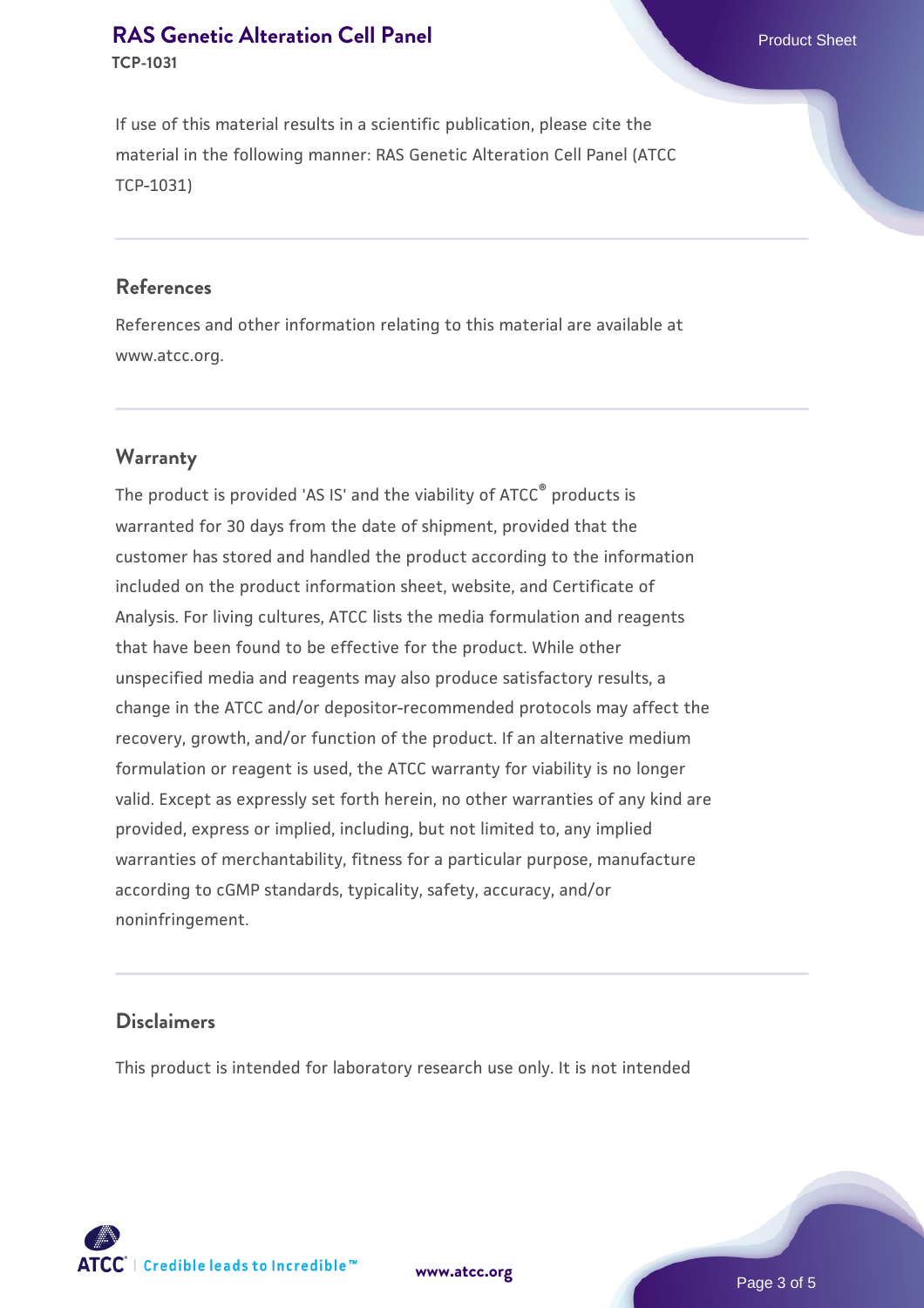**TCP-1031**

for any animal or human therapeutic use, any human or animal consumption, or any diagnostic use. Any proposed commercial use is prohibited without a license from ATCC.

While ATCC uses reasonable efforts to include accurate and up-to-date information on this product sheet, ATCC makes no warranties or representations as to its accuracy. Citations from scientific literature and patents are provided for informational purposes only. ATCC does not warrant that such information has been confirmed to be accurate or complete and the customer bears the sole responsibility of confirming the accuracy and completeness of any such information.

This product is sent on the condition that the customer is responsible for and assumes all risk and responsibility in connection with the receipt, handling, storage, disposal, and use of the ATCC product including without limitation taking all appropriate safety and handling precautions to minimize health or environmental risk. As a condition of receiving the material, the customer agrees that any activity undertaken with the ATCC product and any progeny or modifications will be conducted in compliance with all applicable laws, regulations, and guidelines. This product is provided 'AS IS' with no representations or warranties whatsoever except as expressly set forth herein and in no event shall ATCC, its parents, subsidiaries, directors, officers, agents, employees, assigns, successors, and affiliates be liable for indirect, special, incidental, or consequential damages of any kind in connection with or arising out of the customer's use of the product. While reasonable effort is made to ensure authenticity and reliability of materials on deposit, ATCC is not liable for damages arising from the misidentification or misrepresentation of such materials.

Please see the material transfer agreement (MTA) for further details regarding the use of this product. The MTA is available at www.atcc.org.

#### **Copyright and Trademark Information**

© ATCC 2021. All rights reserved. ATCC is a registered trademark of the American Type Culture Collection.



**[www.atcc.org](http://www.atcc.org)**

Page 4 of 5